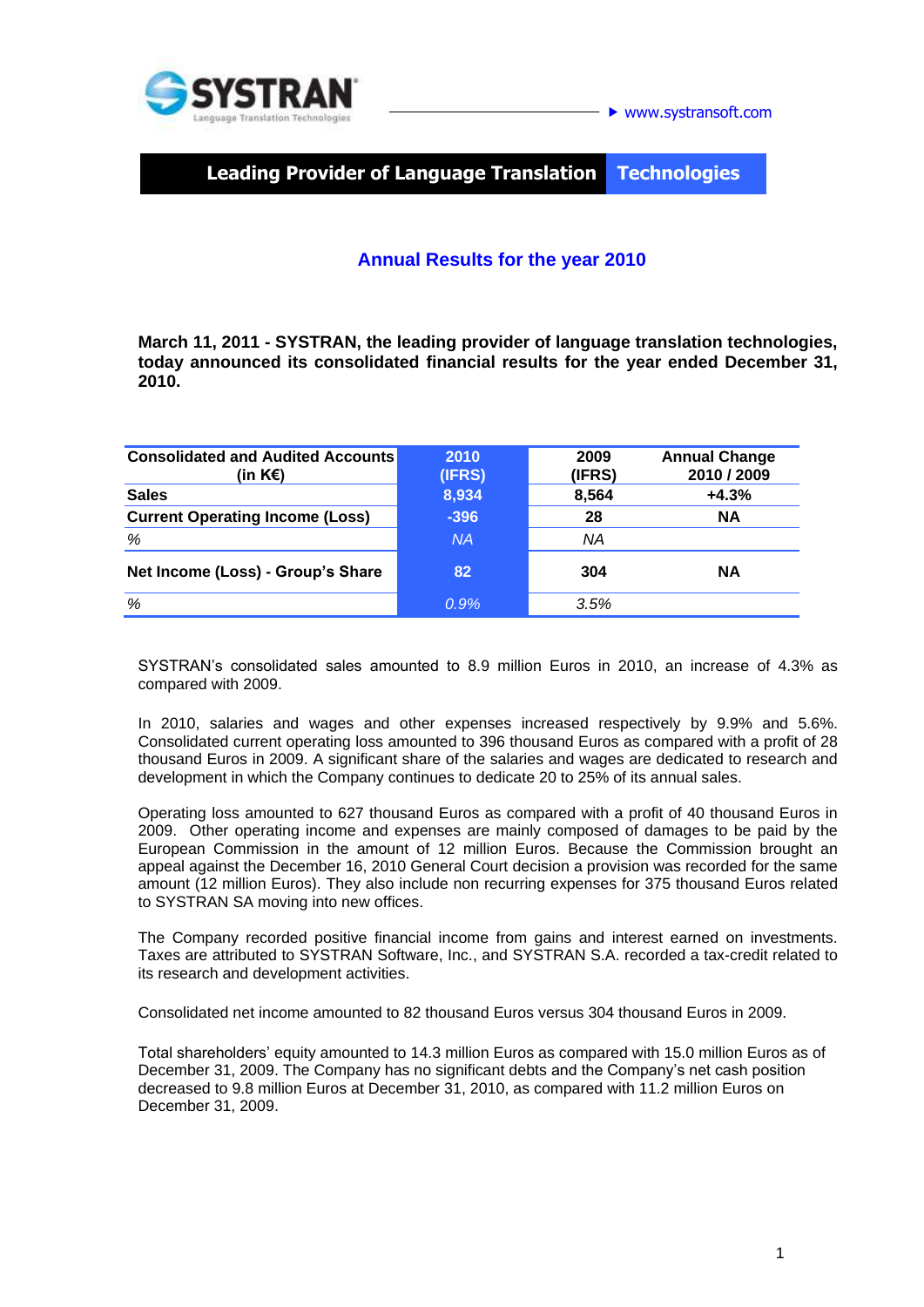## **Year 2010 Activities**

| In K $\epsilon$              | 2010  | ln<br>$\%$<br>of total | 2009  | In<br>%<br>of total | <b>Annual</b><br>Change<br>2010/2009 |
|------------------------------|-------|------------------------|-------|---------------------|--------------------------------------|
| <b>Software Publishing</b>   | 5,629 | 63.0%                  | 5,618 | 65.6%               | $+0.2%$                              |
| <b>Professional Services</b> | 3,305 | 37.0%                  | 2,946 | 34.4%               | $+12.2%$                             |
| <b>Consolidated Sales</b>    | 8,934 | 100.0%                 | 8,564 | 100.0%              | $+4.3%$                              |

SYSTRAN's consolidated sales amounted to 8.9 million Euros in 2010, an increase of 4.3% as compared with 2009 divided between 5.6 million Euros for Software Publishing and 3.3 million Euros for Professional Services.

During the year, license sales totaled 5.6 million Euros and represent 63% of total sales. They are stable as compared with the year 2009 but it is important to note that 2009 license sales included US federal government customer upgrades to version 7. Because of these upgrades, license sales for the year 2010 increased by 28.3% compared to 2009. The increase in *Software Publishing* sales is attributed to *Server product* (*SYSTRAN Enterprise Server 7*) license sales to corporate customers which now represent 71.5% of total *license sales*. In 2010 *Server product* license sales to corporate customers increased by 7.7%. Notwithstanding the US federal government customer upgrades to version 7, they increased by 60.7% compared to 2009.

In December 2010, SYSTRAN launched the new version 7 of its desktop product line which had no effect on 2010 sales.

During the year, Professional Services sales totaled 3.3 million Euros and represent 37% of total sales. Professional Services sales are up 12.2% compared to 2009 thanks to new orders received from the US federal government during the second half of 2010.

### **Outlook**

SYSTRAN plans to develop the *Software Publishing* business in 2011. Investment will focus on commercial teams in Europe and the USA in order to develop sales to corporate customers.

Efforts to market the new version 7 *Desktop product* line and develop online and channel sales have begun. This new desktop version brings major innovations. It intelligently uses existing documents stored on PCs to learn user terminology and linguistic specificities. The SYSTRAN 7 *Desktop product* line is a productivity-enhancing tool that quickly and efficiently translates documents.

As of December 31, 2010 unearned revenue from license sales amounted to 0.7 million Euros as compared with 1.0 million Euros at December 31, 2009.

SYSTRAN also expects that *Professional Services* with US agencies will remain stable. As of December 31, 2010 total work orders for *Professional Services* amounted to 2.1 million Euros as compared with 0.8 million Euros at December 31, 2009.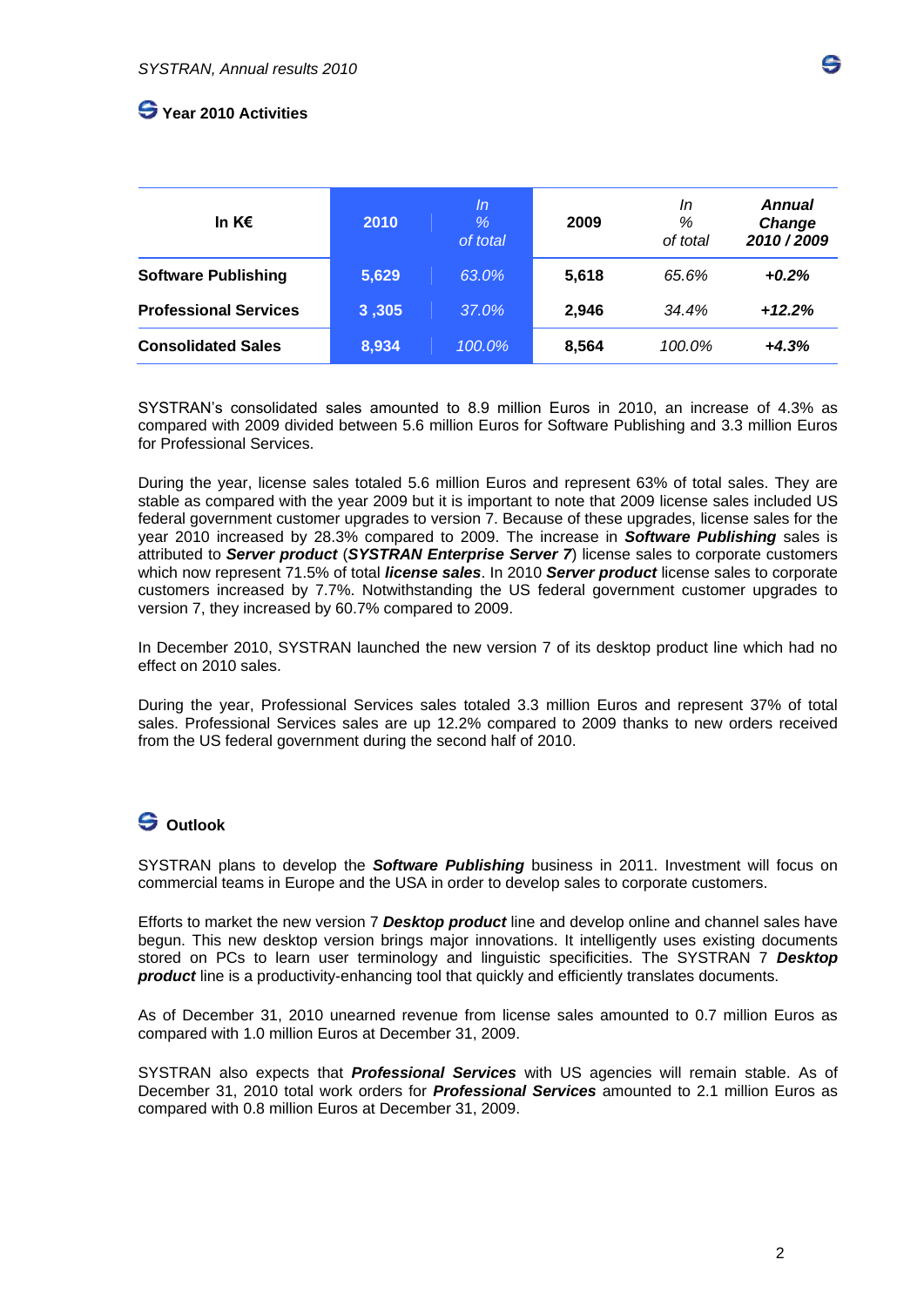

On December 16<sup>th</sup>, 2010, the General Court ordered the Commission to pay SYSTRAN liquidated damages of 12,001,000 Euros. The full decision can be consulted on the Court of Justice of European Union web site: [http://curia.europa.eu](http://curia.europa.eu/)

On March 1st 2011, [SYSTRAN](http://www.systransoft.com/) was informed that the European Commission has brought an appeal before the Court of Justice against the General Court decision of December 16, 2010.

This appeal is limited to points of law only and the General Court decision remains enforceable. The Commission who has already partially complied with the decision by paying the sum of 5,685,240 Euros to SYSTRAN on February 9, 2010 will therefore have to pay the remaining damages as they committed to in their letter addressed to SYSTRAN dated January 19, 2011.

### **About SYSTRAN**

SYSTRAN is the market leading provider of language translation software products and solutions for the desktop, enterprise and Internet.

Use of SYSTRAN products and solutions enhance multilingual communication and increase user productivity. SYSTRAN delivers real-time language solutions for search, content management, online customer support, intra or inter company collaboration, and eCommerce.

With the ability to facilitate communication in 52 language combinations and in 20 vertical domains, SYSTRAN's software is the choice of leading global corporations, portals including Apple, Yahoo! and AltaVista, and public agencies such as the US Intelligence Community and the European Commission.

SYSTRAN has been pioneering advances in machine translation for over four decades. Its latest achievement, SYSTRAN Hybrid MT, combines the predictability and language consistency of rulebased machine translation with the fluency of statistical MT.

SYSTRAN is headquartered in Paris, France with a North American office located in San Diego, California, USA.

SYSTRAN (Code ISIN FR0004109197, Bloomberg: SYST NM, Reuters: SYTN.LN) is listed on EuroNext Paris, Compartiment C.

For more information, visit [www.systransoft.com](http://www.systransoft.com/)

#### *Contact*

Dimitris SABATAKAKIS, Chairman & CEO Telephone: +33 (0)1 44 82 49 00 Fax: +33 (0)1 44 82 49 01 Email : sabatakakis@systran.fr

Revenue for the first quarter 2011 ending on March 31, 2011 will be announced on May 6, 2011.

This Press Release is available for download at: http://www.systransoft.com/systran/investors/press-releases